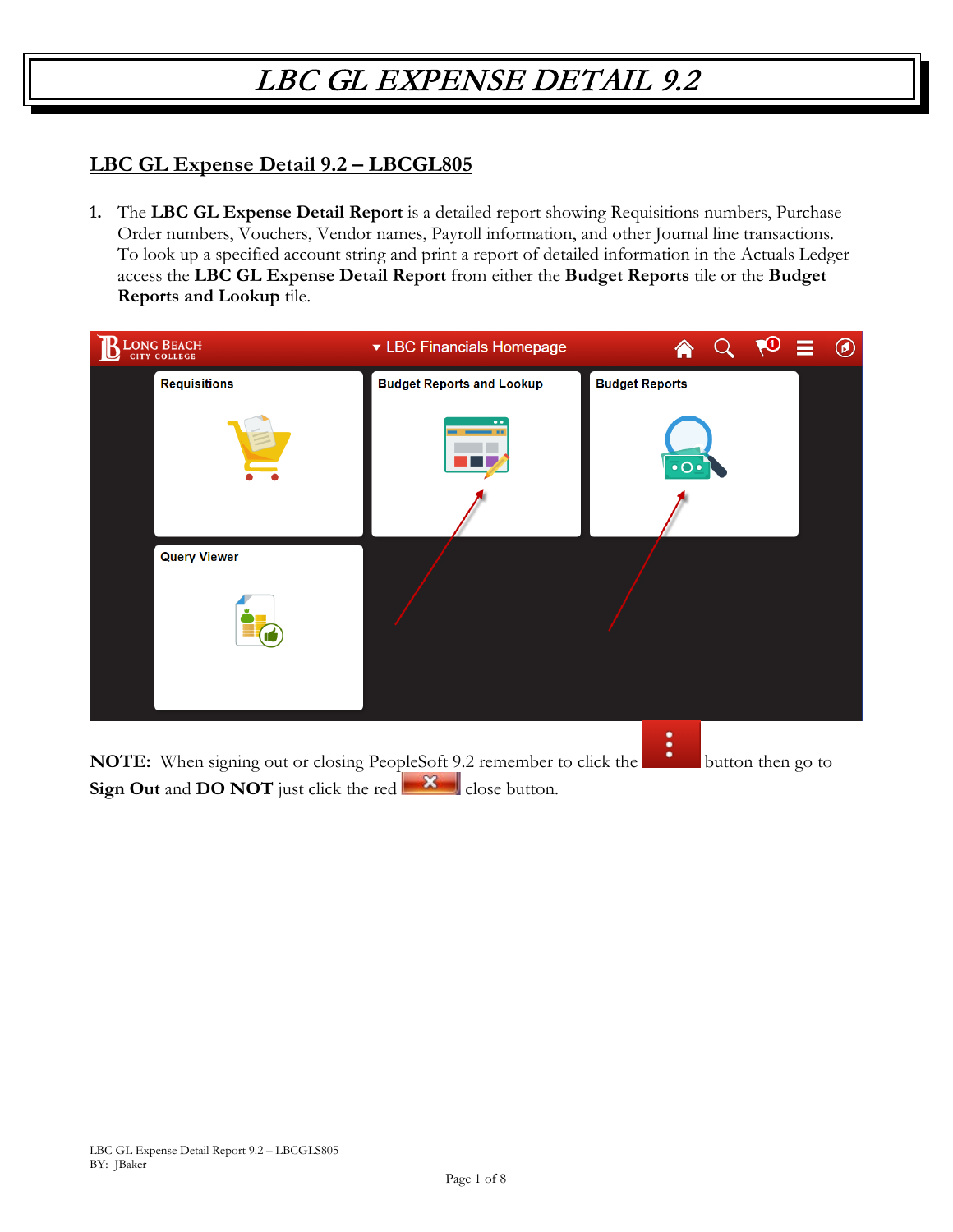**2.** From the **LBC Financials Homepage** click the **Budget Reports** tile then the **LBC GL Expense Detail Report** menu item on the left side.

| <b>&lt; LBC Financials Homepage</b>           | $^\copyright$<br><b>E</b><br><b>Budget Reports</b>                                            |
|-----------------------------------------------|-----------------------------------------------------------------------------------------------|
| <b>LBC Available Balance Report</b>           | Print   New Window   Help<br><b>LBC Available Balances Report</b>                             |
| LBC GL Expense Detail Report                  | Enter any information you have and click Search. Leave fields blank for a list of all values. |
| <b>LBC PO Activity Listing</b>                | Add a New Value<br><b>Find an Existing Value</b><br>Search Criteria                           |
| <b>LBC Contract Activity Report</b>           | Search by: Run Control ID begins with                                                         |
| <b>LBC Revenues and Expenses</b><br>id<br>Rpt | Case Sensitive<br><b>Advanced Search</b><br>Search                                            |
| LBC Rev&Exp Rpt - Excel<br>Format             | П                                                                                             |
| <b>LBC Trust Acct Activities Rpt</b>          | Find an Existing Value   Add a New Value                                                      |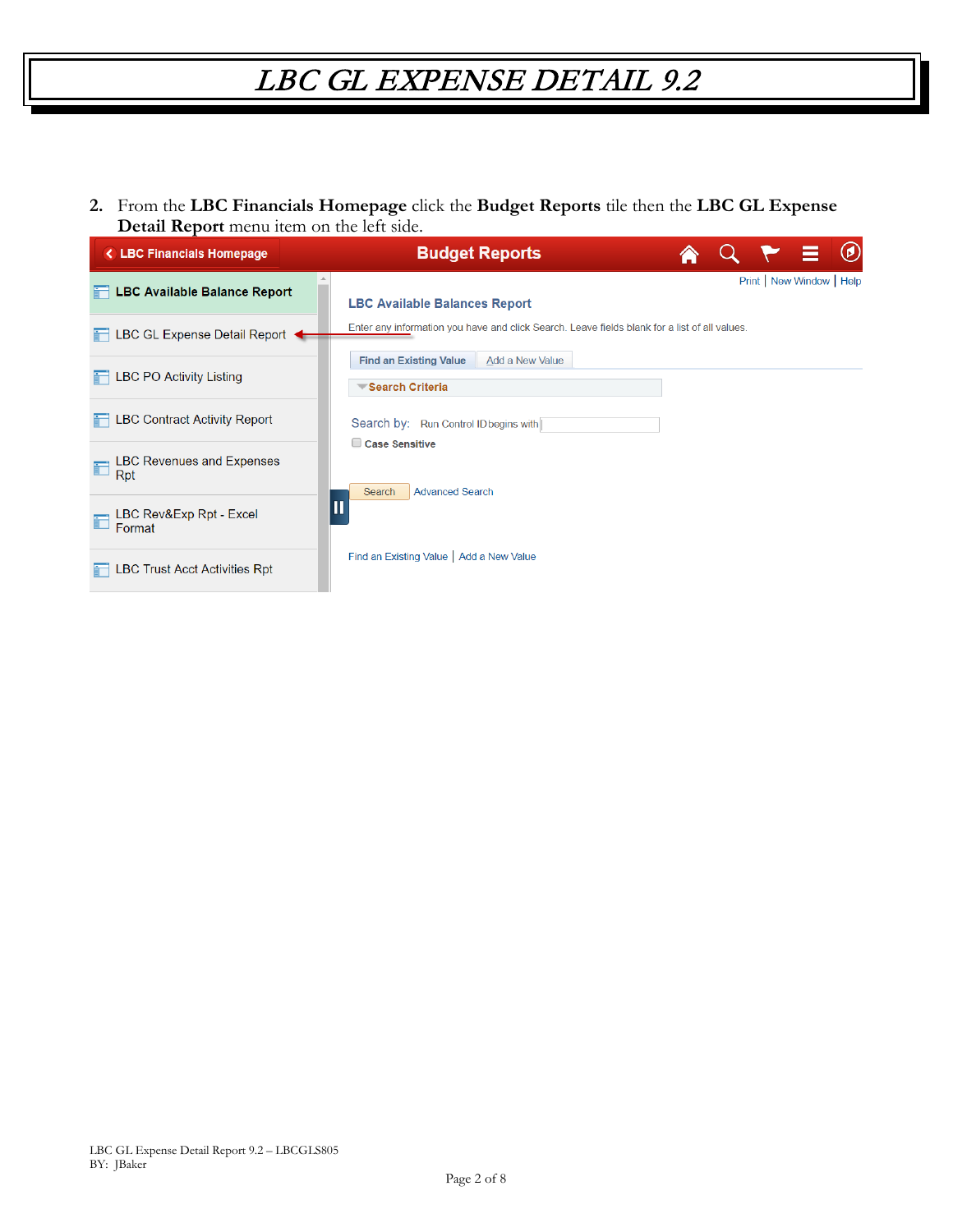**3.** Each user should initially set up (Add) **one time only**, a **Run Control ID** for each process/report that will be carried out (such as the LBC Available Balance Report, LBC GL Expense Detail Report and LBC PO Activity Listing Report). The Run Control ID is keyed to the Empl ID of the user that created the Run Control. After this **Add a New Value** is done the first time you will use the **Find an Existing Value** tab for **all** future **LBC GL Expense Detail Reports** by clicking the **Search** button. Please do **NOT** add any other Run Control ID's.

**NOTE:** To access a **current** Run Control ID (a Run Control for LBC GL Expense Detail Report that was set up earlier), click the **Find an Existing Value** tab and then click **Search**. Choose the Run Control ID below named **LBC GL Expense Detail Report** and click on the blue link.

| < LBC Financials Homepage               | <b>Budget Reports</b>                                                                                                         | $\circledast$             |
|-----------------------------------------|-------------------------------------------------------------------------------------------------------------------------------|---------------------------|
| LBC Available Balance Report            | <b>LBC GL Expense Details</b>                                                                                                 | Print   New Window   Help |
| <b>LBC GL Expense Detail Report</b>     | Enter any information you have and click Search. Leave fields blank for a list of all values.                                 |                           |
| <b>LBC PO Activity Listing</b>          | Add a New Value<br><b>Find an Existing Value</b><br>Search Criteria                                                           |                           |
| <b>LBC Contract Activity Report</b>     | Search by: Run Control ID begins with<br>Case Sensitive                                                                       |                           |
| <b>LBC Revenues and Expenses</b><br>Rpt | Advanced Search<br>Search                                                                                                     |                           |
| LBC Rev&Exp Rpt - Excel<br>Format       | <b>Search Results</b><br>1-6 of 6 $\Box$ Last<br>First $\circledcirc$<br><b>View All</b>                                      |                           |
| <b>LBC Trust Acct Activities Rpt</b>    | <b>Language Code</b><br><b>Run Control ID</b><br><b>BUDGET TRANSACTION DETAIL English</b><br>LBC AVAILABLE BALANCE<br>English |                           |
| LBC 2002 Measure E - Bond Rpt           | <b>LBC BUDGET STATUS</b><br>English<br><b>English</b><br>LBC GL EXPENSE DETAIL +<br>PO ACTIVITY LISTING<br>English            |                           |
| LBC 2008E / 2016LB Bond Rpt             | PRINT REQUISITIONS<br>English                                                                                                 |                           |
|                                         | Find an Existing Value   Add a New Value                                                                                      |                           |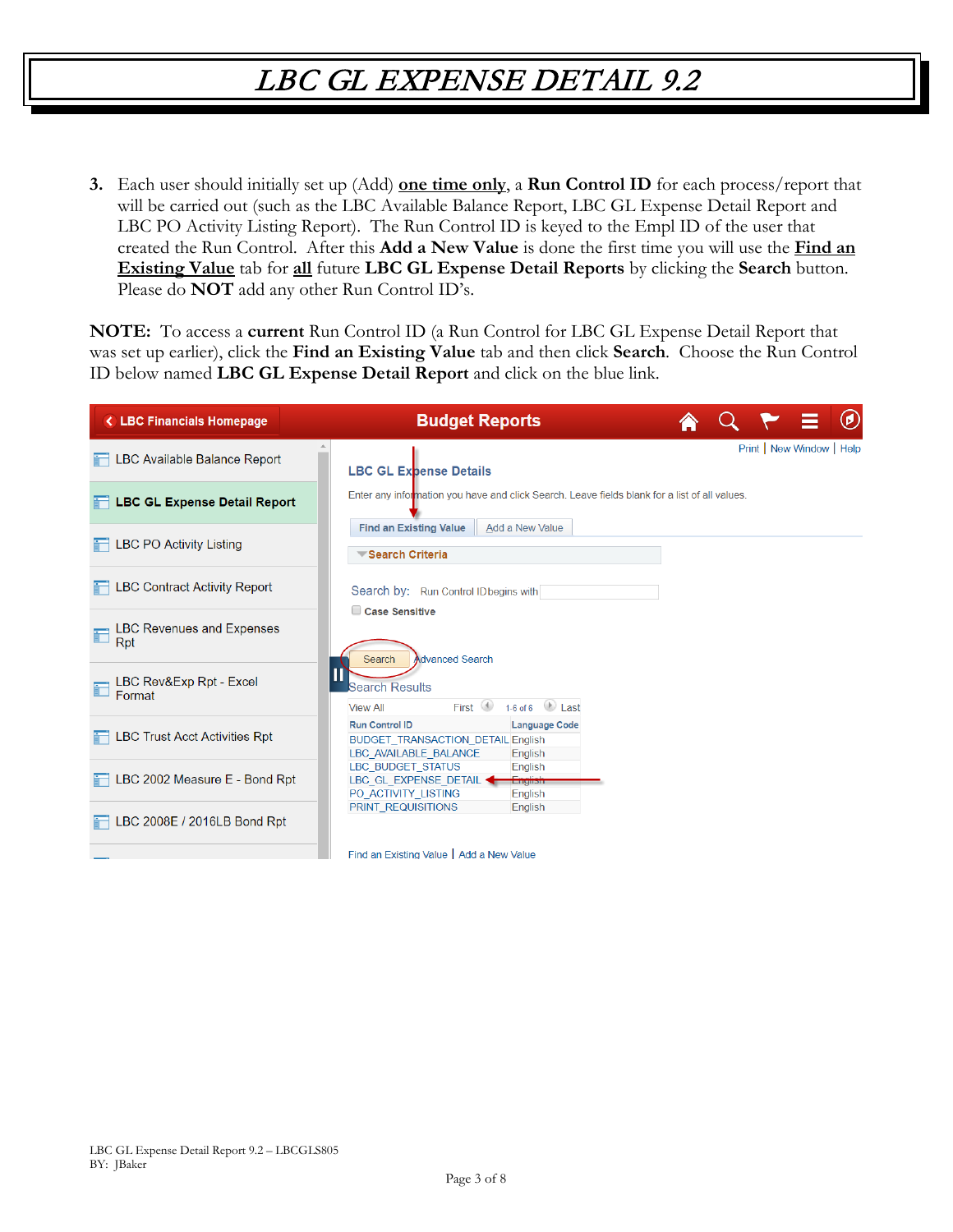**4.** To Add the Run Control ID select the **Add a New Value** tab and enter **LBC GL EXPENSE DETAIL** (be sure to put an underscore between each word and use caps) in

the **Run Control ID** field then click **Add.** Note that the 2 vertical lines button can be used to collapse or expand the menu on the left.

| <b>&lt; LBC Financials Homepage</b>          | <b>Budget Reports</b>                                   |  |                           | $\circledcirc$ |
|----------------------------------------------|---------------------------------------------------------|--|---------------------------|----------------|
| LBC Available Balance Report                 | <b>LBC GL Expense Details</b>                           |  | Print   New Window   Help |                |
| <b>LBC GL Expense Detail Report</b>          | <b>Find an Existing Value</b><br><b>Add a New Value</b> |  |                           |                |
| <b>LBC PO Activity Listing</b>               | Run Control ID LBC_GL_EXPENSE_DETAIL<                   |  |                           |                |
| <b>LBC Contract Activity Report</b>          | Add                                                     |  |                           |                |
| <b>LBC Revenues and Expenses</b><br>F<br>Rpt |                                                         |  |                           |                |
| LBC Rev&Exp Rpt - Excel<br>Format            | <b>The Existing Value</b> Add a New Value               |  |                           |                |

**5.** Enter information for this report into the **Fiscal Year, Budget Period (same as the Fiscal Year),**  the **Period From, Period To** (it is best to enter Period From **1** and Period To **12** yet you can also run a portion of the year by selecting certain Periods for these fields), **Account** (formerly called the Object), **Dept, Fund,** and **Program.** You can leave some of the chartfields blank in order to get all the detail for a specific chartfield string and yet **do not leave all the fields blank** and you **must** enter the **Fiscal Year**, **Budget Period**, and the **Period From** and the **Period To** fields. Since this is a detailed report it can be a lengthy one so **it is best to fill in all of the fields.**

| <b>&lt; LBC Financials Homepage</b>                   |                                      | <b>Budget Reports</b>                                           | $Q \times \equiv 0$                          |
|-------------------------------------------------------|--------------------------------------|-----------------------------------------------------------------|----------------------------------------------|
| <b>LBC GL Expense Dtl</b>                             |                                      |                                                                 | Print   New Window   Help   Personalize Page |
|                                                       | Run Control ID LBC GL EXPENSE DETAIL | <b>Process Monitor</b><br><b>Report Manager</b>                 | Run                                          |
| Unit:                                                 | <b>LBCCD</b>                         | Account:                                                        |                                              |
| Ledger:<br><b>Fiscal Year:</b>                        | <b>ACTUALS</b><br>Budget Period:     | Dept:<br>Fund:                                                  |                                              |
| <b>Period From:</b>                                   | Period To:                           | Program:                                                        |                                              |
| Π<br>o <sup>t</sup> Return to Search<br><b>日</b> Save | Previous in List<br>$\uparrow$       | $\equiv$ Notify<br>廻<br>Next in List<br>$\Box$ Add<br><b>JE</b> | Update/Display                               |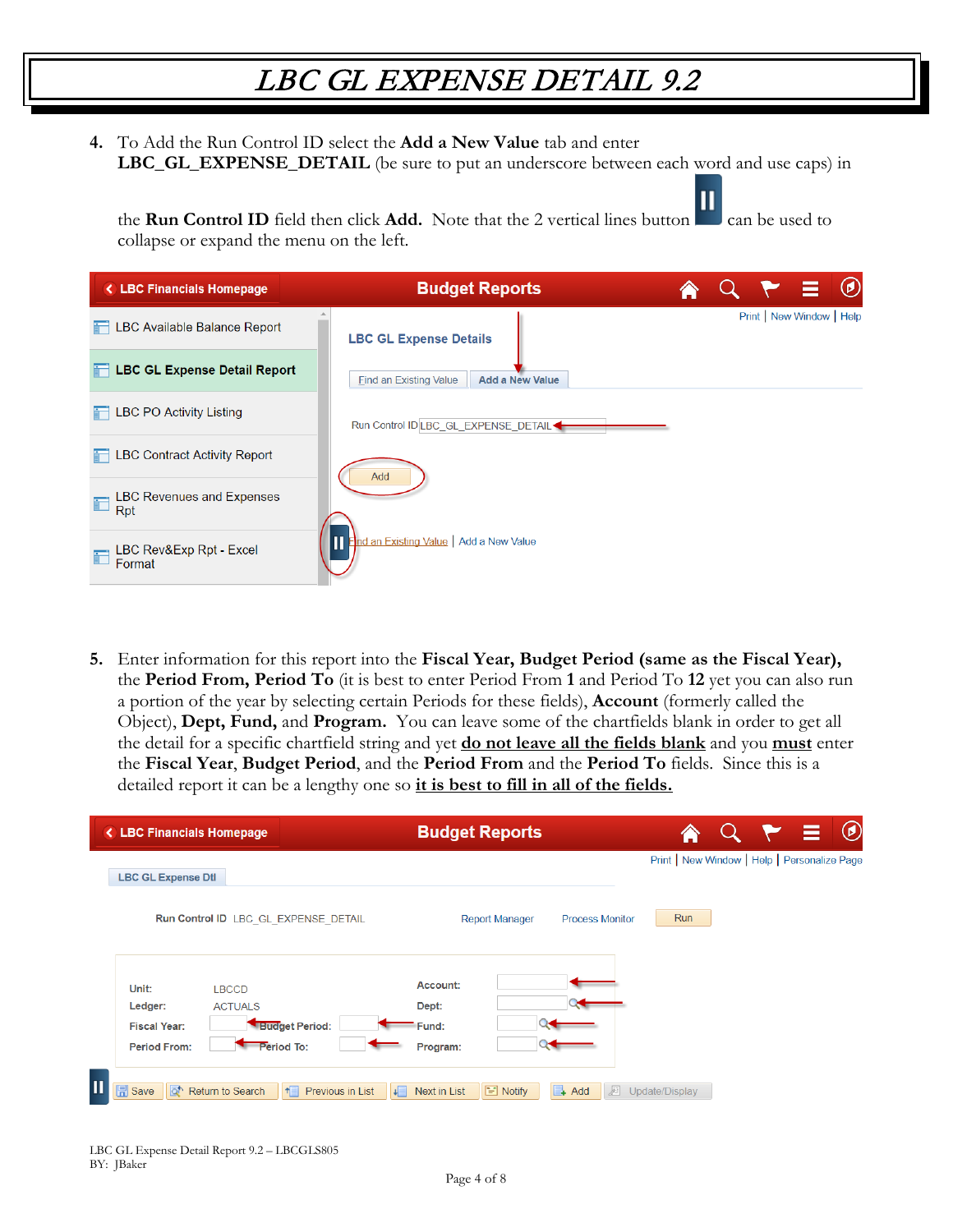**6.** To view a report with all of the detailed transactions enter the **Fiscal Year, Budget Period, Period From, Period To, Account**, **Department, Fund,** and **Program**. After entering the information into the fields click the yellow **Run** button.

| <b>&lt; LBC Financials Homepage</b>                                                                                                                           | <b>Budget Reports</b>                                                          | $\circledcirc$<br>- 21                       |
|---------------------------------------------------------------------------------------------------------------------------------------------------------------|--------------------------------------------------------------------------------|----------------------------------------------|
| <b>LBC GL Expense Dtl</b>                                                                                                                                     |                                                                                | Print   New Window   Help   Personalize Page |
| Run Control ID LBC GL EXPENSE DETAIL                                                                                                                          | <b>Report Manager</b><br><b>Process Monitor</b>                                | Run                                          |
| Unit:<br><b>LBCCD</b><br>Ledger:<br><b>ACTUALS</b><br>2018<br>2018<br><b>Budget Period:</b><br><b>Fiscal Year:</b><br>12<br><b>Period From:</b><br>Period To: | 457000<br>Account:<br>678000<br>Dept:<br> 01<br>Fund:<br>0000<br>Q<br>Program: |                                              |
| $\overline{\mathbf{u}}$<br>$\mathbb{F}$ Save<br>Return to Search<br>Previous in List<br>lat.<br><b>JEI</b><br>$\uparrow$                                      | I Notify<br>廻<br>Next in List<br>$\Box$ Add                                    | Update/Display                               |

**NOTE:** For some special project areas the **Account Code** and the **Department** fields can both be left blank to return all the detail for a specific **Program Code** and **Fund**.

**7.** In the Process Scheduler Request panel you will see the report Name/Description **LBC GL Expense Detail**. Next click the blue **OK** button below and **DO NOT MAKE ANY OTHER CHANGES** in this panel.

|                            | < LBC Financials Homepage                                                      | <b>Budget Reports</b>                                                                                     |                                                                                                                                               |          |
|----------------------------|--------------------------------------------------------------------------------|-----------------------------------------------------------------------------------------------------------|-----------------------------------------------------------------------------------------------------------------------------------------------|----------|
|                            | <b>LBC GL Expense Dtl</b>                                                      |                                                                                                           | Print   New Window   Help   Personalize Page                                                                                                  |          |
|                            | Run Control ID LBC GL EXPENSE DETAIL                                           | <b>Report Manager</b>                                                                                     | Run<br><b>Process Monitor</b>                                                                                                                 |          |
|                            |                                                                                | <b>Process Scheduler Request</b>                                                                          |                                                                                                                                               | $\times$ |
| Un<br>Lei                  | <b>User ID 0005349</b>                                                         |                                                                                                           | Run Control ID LBC_GL_EXPENSE_DETAIL                                                                                                          | Help     |
| Fis<br>Per                 | Server Name PSNT<br>Recurrence<br><b>Time Zone</b><br>$\mathsf Q$              | <b>Run Date 07/31/2017</b><br>$\boldsymbol{\mathrm{v}}$<br>Run Time 10:36:59AM<br>$\overline{\mathbf{v}}$ | H <br>Reset to Current Date/Time                                                                                                              |          |
| $\overline{\mathbb{H}}$ Sa | <b>Process List</b><br>Select Description<br><b>LBC GL Expense Detail</b><br>✔ | <b>Process Name</b><br>Process Type<br>LBCGL805<br><b>SQR Report</b>                                      | <b>Distribution</b><br>*Type<br>*Format<br>Web<br><b>PDF</b><br><b>Distribution</b><br>$\boldsymbol{\mathrm{v}}$<br>$\boldsymbol{\mathrm{v}}$ |          |
|                            | OK<br>Cancel                                                                   |                                                                                                           |                                                                                                                                               |          |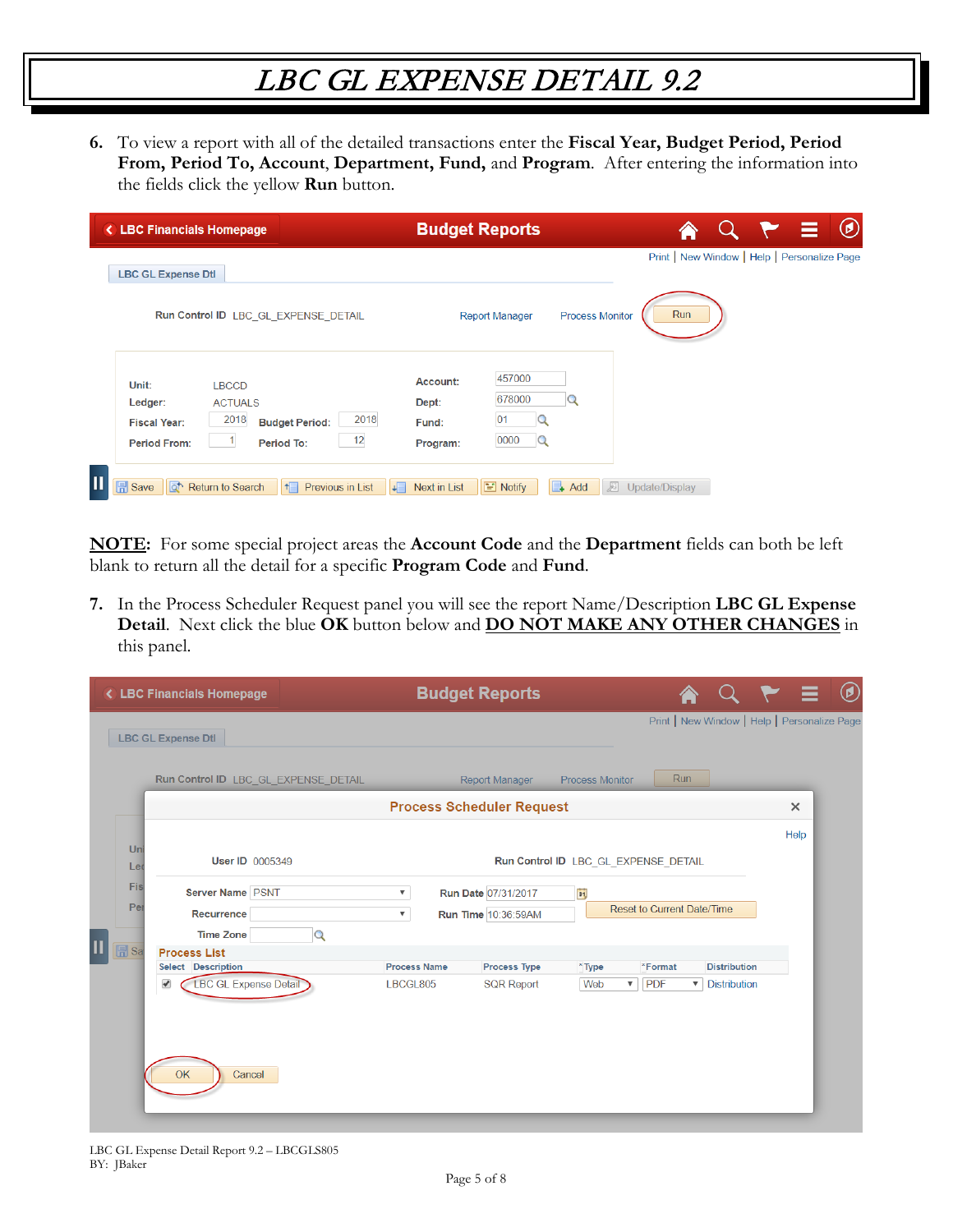**8.** After clicking the **OK** button this previous panel will show again yet the **Process Instance** indicates that the report is running so **DO NOT** click the Run button again. From this panel click the **Report Manager** link at the top of the page. The report can also be viewed by clicking the Notification

| < LBC Financials Homepage                                                                                                                                     | <b>Budget Reports</b>                                                              | $\odot$<br>Ξ                                               |
|---------------------------------------------------------------------------------------------------------------------------------------------------------------|------------------------------------------------------------------------------------|------------------------------------------------------------|
| <b>LBC GL Expense Dtl</b>                                                                                                                                     |                                                                                    | Print   New Window   Help   Personalize Page               |
| Run Control ID LBC_GL_EXPENSE_DETAIL                                                                                                                          | <b>Report Manager</b>                                                              | Run<br><b>Process Monitor</b><br>Process Instance: 1173184 |
| Unit:<br><b>LBCCD</b><br>Ledger:<br><b>ACTUALS</b><br>2018<br>2018<br><b>Budget Period:</b><br><b>Fiscal Year:</b><br>12<br><b>Period From:</b><br>Period To: | 457000<br>Account:<br>678000<br>Q<br>Dept:<br>01<br>Fund:<br>0000<br>Q<br>Program: |                                                            |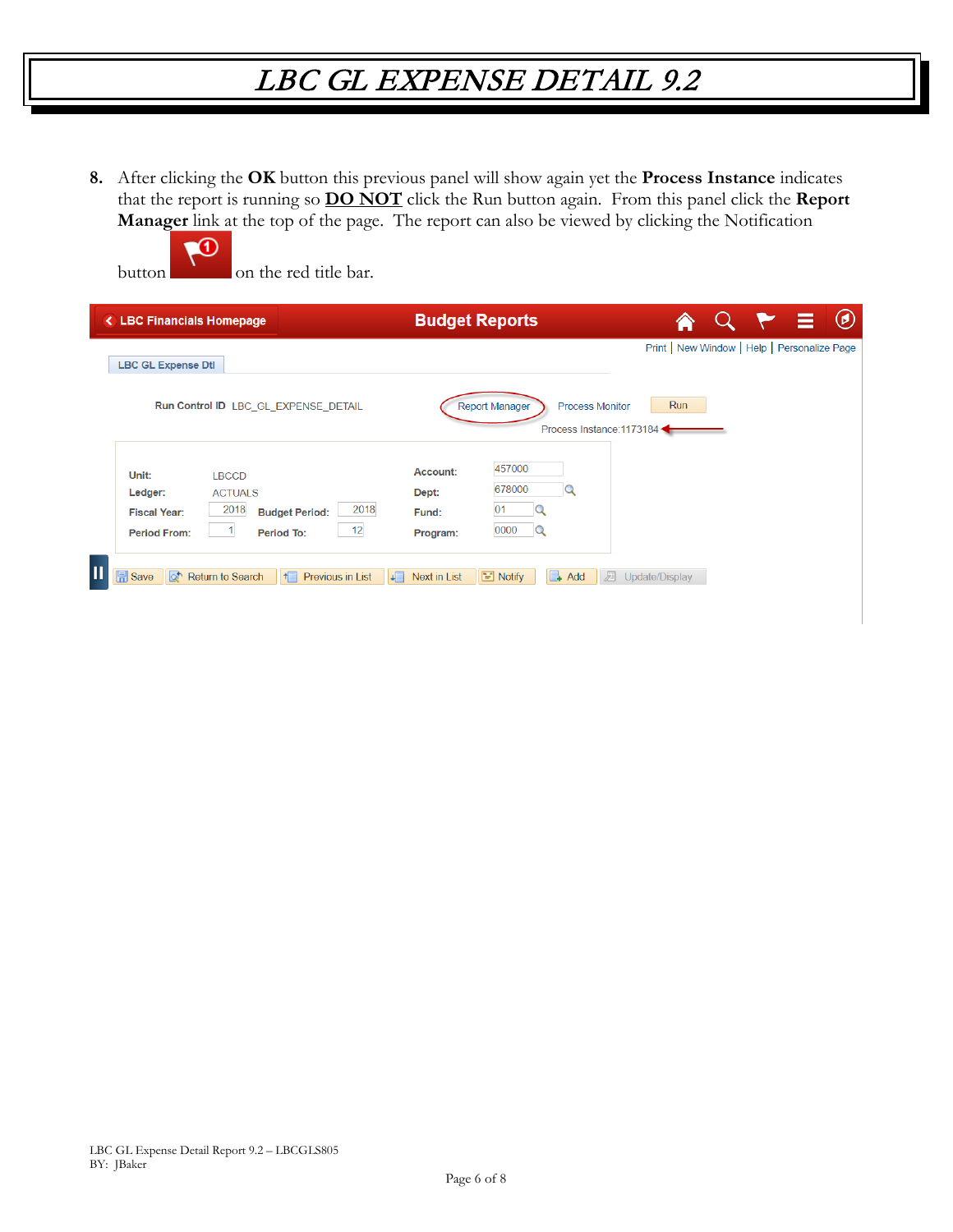**9.** From the next panel, click the **Administration** tab click the yellow **Refresh** button on the right side until the **Status** is **Posted** and the **Details** link shows to the right of the **Posted** status. In the Report Manager panel the current report will always be at the top of the Report List. To view the report you can either click the blue **LBC GL Expense Detail** link **OR** click the **Details** link next to the Posted Status on the **LBC GL Expense Detail** line.

| ≺                                 | <b>Budget Reports</b>  |                         |                                                          |                                   |                                   |                      |               |                     |      |                           |                                              | Ю | ≡ | $^\circledR$ |
|-----------------------------------|------------------------|-------------------------|----------------------------------------------------------|-----------------------------------|-----------------------------------|----------------------|---------------|---------------------|------|---------------------------|----------------------------------------------|---|---|--------------|
| <b>Administration</b>             |                        | <b>Archives</b>         |                                                          |                                   |                                   |                      |               |                     |      |                           | Print   New Window   Help   Personalize Page |   |   |              |
| <b>View Reports For</b>           |                        |                         |                                                          |                                   |                                   |                      |               |                     |      |                           |                                              |   |   |              |
|                                   | <b>User ID 0005349</b> |                         | <b>Type</b>                                              |                                   | Last<br>$\boldsymbol{\mathrm{v}}$ |                      | ▼             |                     | Days | $\boldsymbol{\mathrm{v}}$ | Refresh                                      |   |   |              |
| <b>Status</b>                     |                        | $\overline{\mathbf{v}}$ | Folder                                                   | $\overline{\mathbf{v}}$           | Instance                          |                      | to            |                     |      |                           |                                              |   |   |              |
| <b>Report List</b>                |                        |                         |                                                          | Personalize   Find   View All   2 |                                   | Ex.                  |               | First 1 of 1 D Last |      |                           |                                              |   |   |              |
| <b>Select</b>                     | Report<br>ID           | <b>Prcs</b><br>Instance | <b>Description</b>                                       |                                   | <b>Request</b><br>Date/Time       | Format               | <b>Status</b> | <b>Details</b>      |      |                           |                                              |   |   |              |
| $\Box$                            |                        |                         | 1037908 1173184 LBC GL Expense Detail                    |                                   | 07/31/2017<br>10:42:32AM          | Acrobat<br>$(*.pdf)$ | Posted        | <b>Details</b>      |      |                           |                                              |   |   |              |
|                                   |                        |                         |                                                          |                                   |                                   |                      |               |                     |      |                           |                                              |   |   |              |
| $\blacksquare$ Select All         |                        | Deselect All            |                                                          |                                   |                                   |                      |               |                     |      |                           |                                              |   |   |              |
| <b>Delete</b>                     |                        |                         | Click the delete button to delete the selected report(s) |                                   |                                   |                      |               |                     |      |                           |                                              |   |   |              |
| Go back to LBC GL Expense Details |                        |                         |                                                          |                                   |                                   |                      |               |                     |      |                           |                                              |   |   |              |
| <b>同</b> Save                     |                        |                         |                                                          |                                   |                                   |                      |               |                     |      |                           |                                              |   |   |              |
| <b>Administration   Archives</b>  |                        |                         |                                                          |                                   |                                   |                      |               |                     |      |                           |                                              |   |   |              |

**NOTE:** If you need to access a report from a previous day you can change the number under **Last** from 1 to any number up to 7 Days and then click the yellow **Refresh** button.

#### **10.** In the **Report Detail** panel click the **LBCGL805 .PDF** link under **File List** to view the report.

| <b>Budget Reports</b>                                      |                                                                |                                      |                                                                      | LU)                                     | $\circledast$   |
|------------------------------------------------------------|----------------------------------------------------------------|--------------------------------------|----------------------------------------------------------------------|-----------------------------------------|-----------------|
| Administration                                             | <b>Report Detail</b>                                           |                                      |                                                                      | Print   New Window   Help  <br>$\times$ | Personalize Pag |
| <b>View Reports For</b>                                    | Report                                                         |                                      |                                                                      | Help                                    |                 |
| <b>User ID 000534</b><br><b>Status</b>                     | <b>Report ID</b><br>1037908                                    | <b>Process Instance</b><br>1173184   | Message Log                                                          |                                         |                 |
| <b>Report List</b><br><b>Report</b><br><b>Select</b><br>ID | <b>Name</b><br>LBCGL805<br><b>Run Status</b><br><b>Success</b> | Process Type SQR Report              |                                                                      |                                         |                 |
| $\Box$<br>103790                                           | <b>LBC GL Expense Detail</b><br><b>Distribution Details</b>    |                                      |                                                                      |                                         |                 |
|                                                            | <b>Distribution Node</b><br><b>XCOPY</b><br><b>File List</b>   | 08/07/2017<br><b>Expiration Date</b> |                                                                      |                                         |                 |
|                                                            | <b>Name</b><br>LBCGL805_1173184.PDF                            | <b>File Size (bytes)</b><br>80.850   | <b>Datetime Created</b><br>07/31/2017 10:43:15.530000AM PDT          |                                         |                 |
| $\square$<br>$\blacksquare$ Select All                     | LBCGL805 1173184.out<br>SQR LBCGL805 1173184.log               | 129<br>2,305                         | 07/31/2017 10:43:15.530000AM PDT<br>07/31/2017 10:43:15.530000AM PDT |                                         |                 |
| <b>Delete</b><br>Go back to LBC GL E                       | <b>Distribute To</b><br><b>Distribution ID Type</b>            | *Distribution ID                     |                                                                      |                                         |                 |
| $\mathbb{R}$ Save                                          | <b>User</b>                                                    | 0005349                              |                                                                      |                                         |                 |
| <b>Administration   Archive</b>                            | <b>OK</b><br>Cancel                                            |                                      |                                                                      |                                         |                 |